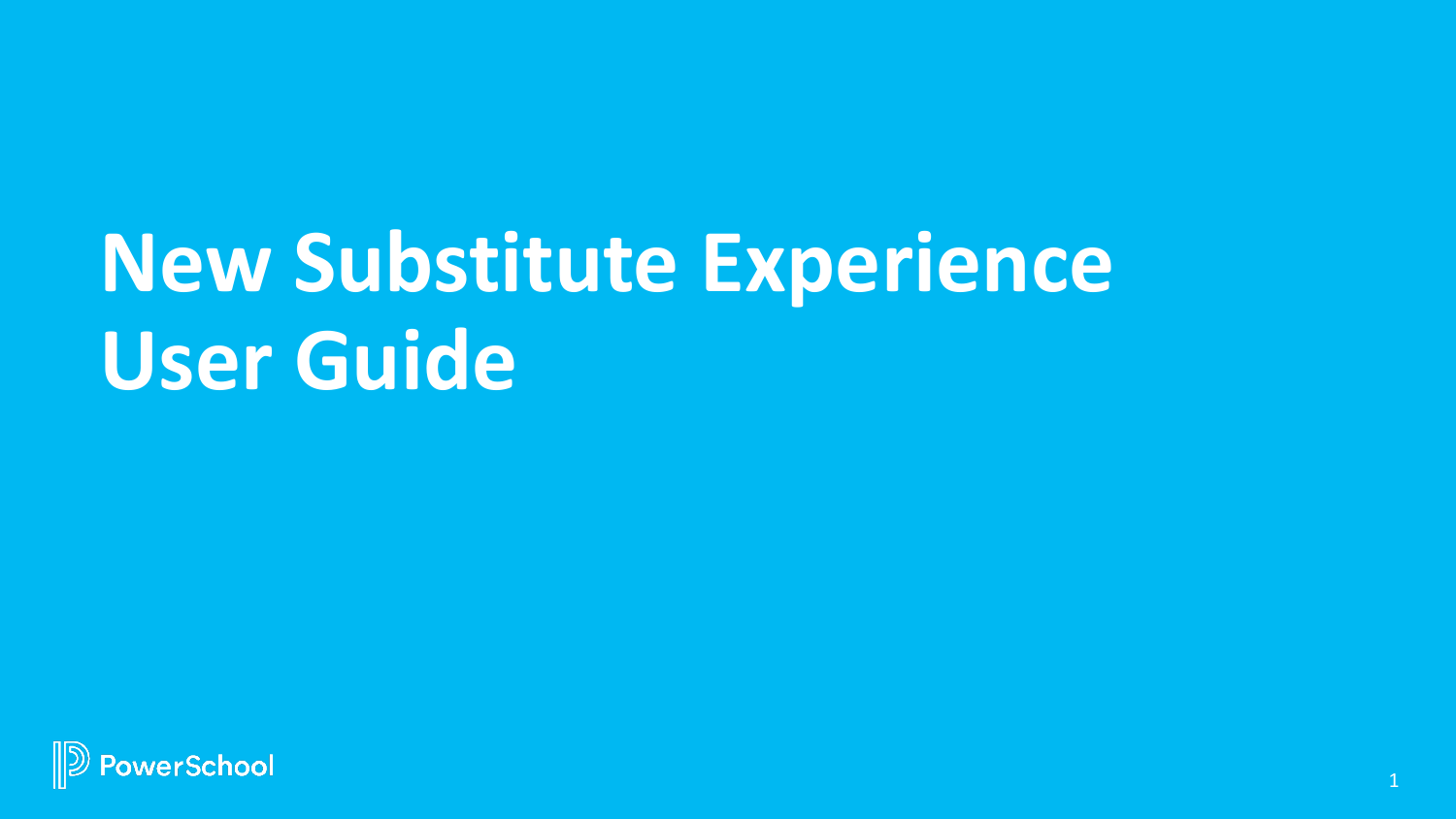### **How do I find and accept jobs?**

#### **Steps:**

- Just sign in and you will see the jobs listed for you automatically!
- 2 If you want more information about a job, just hit the down arrow.

Once you decide to accept the job, you can tap the green checkmark under "Accept", and you will have accepted the job. It's that easy!

|                          |                                   |                      |                                                     |                         |                               | 28 My Calendar<br>April 23, 2021 10:10 AM | Register for the Mobile App<br>$rac{1}{\text{SFE}}$ |
|--------------------------|-----------------------------------|----------------------|-----------------------------------------------------|-------------------------|-------------------------------|-------------------------------------------|-----------------------------------------------------|
| Available                | Active                            | Finished<br>Canceled | Unavailable                                         |                         |                               |                                           | $\bigodot$<br><b>Add Unavailability</b>             |
|                          | Date                              | Time                 | Duration                                            | Employee                | Classification                | Location                                  | Decline<br>Accept                                   |
|                          | Monday<br>2021/04/26              | 06:30 AM<br>07:00 AM | Ø<br>$\bigcirc$ $\bigcirc$ $\bigcirc$<br>Custom Day | Emp 7001<br>Michael     | <b>ZZ Test Classification</b> | <b>ZZ Test Location</b>                   | $\bf{z}$<br>(✓                                      |
| $\overline{\phantom{a}}$ | Tuesday<br>2021/04/27             | 06:30 AM<br>07:00 AM | Ø<br>$\circ$ $\circ$ $\circ$<br><b>Custom Day</b>   | Emp 7001<br>Michael     | <b>ZZ Test Classification</b> | <b>ZZ Test Location</b>                   | $\bigcirc$<br>$\odot$                               |
| $\overline{\phantom{a}}$ | Wednesday<br>2021/04/28           | 06:30 AM<br>07:00 AM | $\circ$ $\circ$ $\circ$<br><b>Custom Day</b>        | Emp 7001<br>Michael     | <b>ZZ Test Classification</b> | <b>ZZ Test Location</b>                   | $\bf{(\bf x)}$<br>$\odot$                           |
| $\overline{\phantom{a}}$ | Thursday<br>2021/04/29            | 06:30 AM<br>07:00 AM | $\circ$ $\circ$ $\circ$<br>Custom Day               | Emp 7001<br>Michael     | <b>ZZ Test Classification</b> | <b>ZZ Test Location</b>                   | $\odot$<br>$\bf{X}$                                 |
| ▼                        | *Requested Thursday<br>2021/04/29 | 08:00 AM<br>04:00 PM | $\bullet$ 0 0 $\!\varnothing$<br>Full Day           | <b>ZZ Test Employee</b> | <b>ZZ Test Classification</b> | <b>ZZ Test Location</b>                   | $\circledast$<br>$\odot$                            |
|                          | Friday<br>2021/04/30              | 06:30 AM<br>07:00 AM | $\circ$ $\circ$ $\circ$<br>Custom Day               | Emp 7001<br>Michael     | <b>ZZ Test Classification</b> | <b>ZZ Test Location</b>                   | $\bf{z}$<br>$(\blacktriangleright)$                 |

4 If a substitute **needs more details** to make their decision, they can select the down arrow to see more details on a job.

5 And training is done in real time right on the web! **Substitutes can Take a Tour** of the intuitive new interface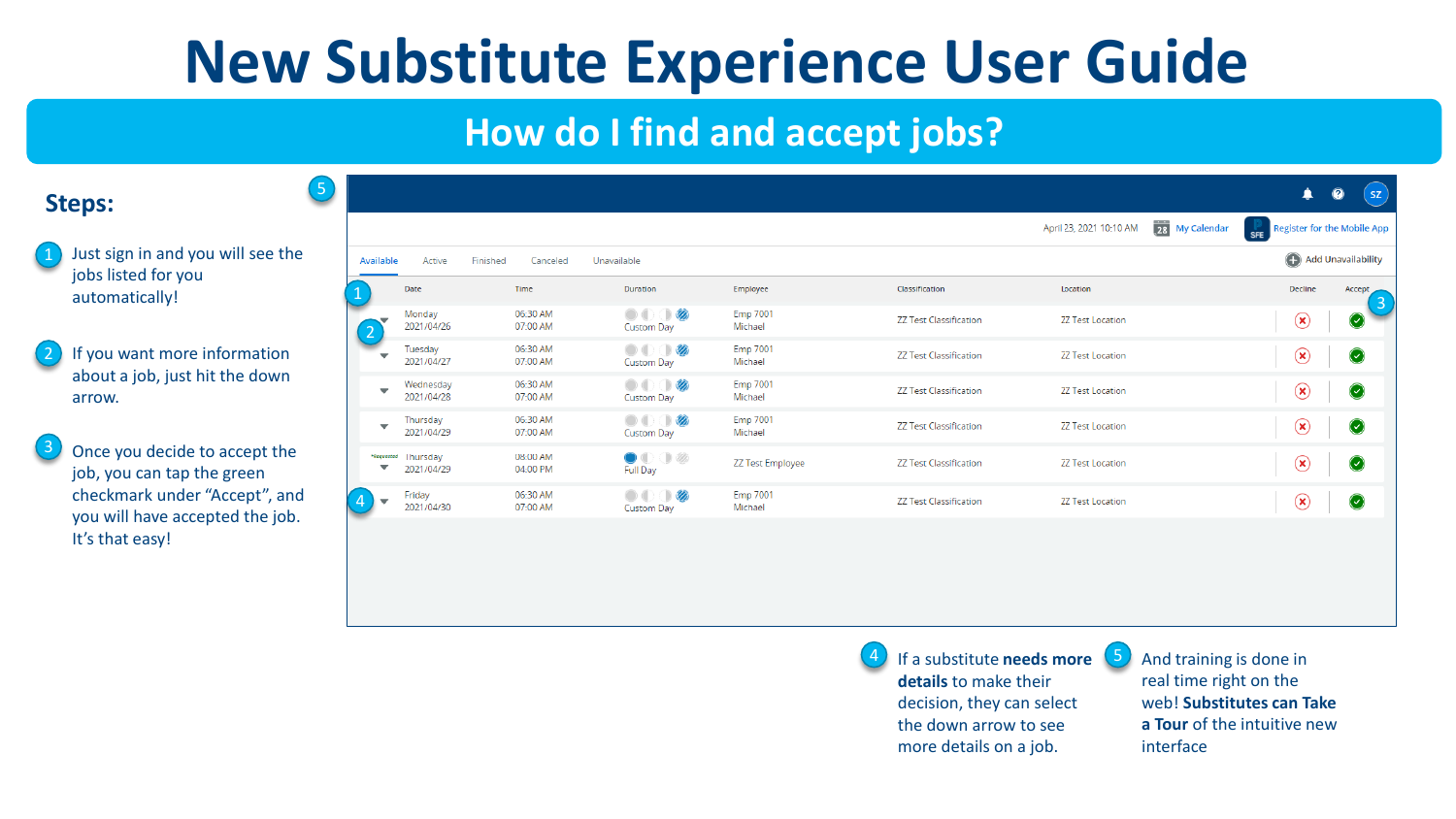### **How do I see my jobs coming up?**

### **Steps:**

- From the Home Page, select the "Active" tab. The layout is the same as the Available Jobs!
- 2 View all your Active Jobs from this page. If you need more information, just hit the down arrow.
	- You can also view your Active Jobs from your Calendar! Just select the "My Calendar" button.

|                              |                           |                      |                                                |                     | $\overline{3}$<br>$\overline{28}$<br>July 02, 2021 01:56 PM | <b>My Calendar</b><br>Register for the Mobile App<br><b>SFE</b> |
|------------------------------|---------------------------|----------------------|------------------------------------------------|---------------------|-------------------------------------------------------------|-----------------------------------------------------------------|
| Available                    | Finished<br><b>Active</b> | Canceled             | Unavailable                                    |                     |                                                             | <b>Add Unavailability</b><br>$(+)$                              |
| Job ID<br>$\overline{2}$     | Date                      | <b>Time</b>          | <b>Duration</b>                                | <b>Employee</b>     | <b>Classification</b>                                       | Location                                                        |
| 5775<br>▼                    | Monday<br>07/05/2021      | 07:30 AM<br>05:00 PM | $\bullet$ $\circ$ $\circ$<br>Full Day          | Emp 7001<br>Michael | <b>ZZ Test Classification</b>                               | $\Box$<br>Remote<br><b>ZZ Test Location</b>                     |
| 5777<br>$\blacktriangledown$ | Wednesday<br>07/07/2021   | 07:30 AM<br>05:00 PM | $\bullet$ $\bullet$ $\circ$<br><b>Full Day</b> | Emp 7001<br>Michael | <b>ZZ Test Classification</b>                               | o<br>Remote<br><b>ZZ Test Location</b>                          |
| 5778<br>$\blacktriangledown$ | Thursday<br>07/08/2021    | 07:30 AM<br>05:00 PM | $\bullet$ $\bullet$ $\circ$<br><b>Full Day</b> | Emp 7001<br>Michael | <b>77 Test Classification</b>                               | Ç<br>Remote<br><b>ZZ Test Location</b>                          |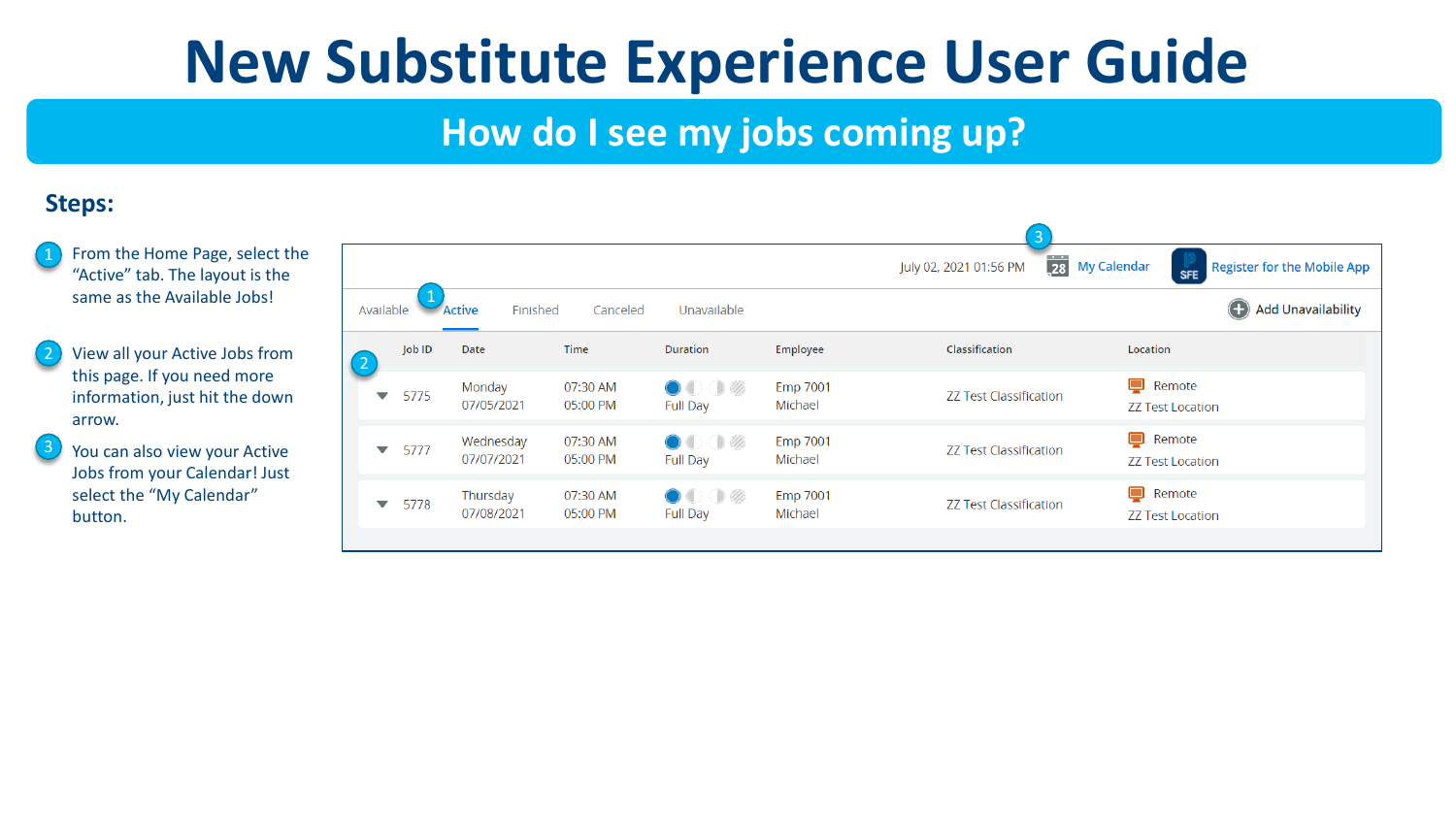**How do I find this User Guide (and other Help Documentation)?**

| <b>Steps:</b>                                                                                                                                                                           |                                                                                                                     |                                                                                                          |                                                             |                                                                   | $s^2$                             |
|-----------------------------------------------------------------------------------------------------------------------------------------------------------------------------------------|---------------------------------------------------------------------------------------------------------------------|----------------------------------------------------------------------------------------------------------|-------------------------------------------------------------|-------------------------------------------------------------------|-----------------------------------|
| The (?) icon on the top right will<br>lead you to two pages:<br>• "Online Help" (pictured to<br>the right) $-$ help                                                                     |                                                                                                                     |                                                                                                          |                                                             | 2 Help Options<br>Online Help<br>(2)<br><b>Help Center</b>        | obile App<br>ailability<br>Accept |
| documentation that is<br>updated with every release                                                                                                                                     |                                                                                                                     | Unified Talent<br>SmartFind Express Help for Substitutes                                                 |                                                             |                                                                   |                                   |
| and accessible from<br>anywhere (no need to be<br>logged in!). This User Guide<br>will be here.<br>"Help Center" $-$ a page with<br>your districts address, phone<br>number, and email. | <b>Get Started</b><br>Find Available Jobs<br>Manage Active Jobs<br>• Manage Availability<br>• Manage Other Settings | Welcome to SmartFind Express Help for Substitutes<br><b>Recent Topic Updates</b><br>• Manage Auto Accept | Hot Topics<br>• Find Available Jobs<br>• Manage Active Jobs | Check out these Hot Topics that most commonly helped other users. |                                   |
|                                                                                                                                                                                         |                                                                                                                     | <b>Substitute Help Desk</b>                                                                              | • Manage Schedule                                           |                                                                   |                                   |
| O<br><b>Address</b>                                                                                                                                                                     | Phone                                                                                                               | ≡<br>Email                                                                                               |                                                             |                                                                   |                                   |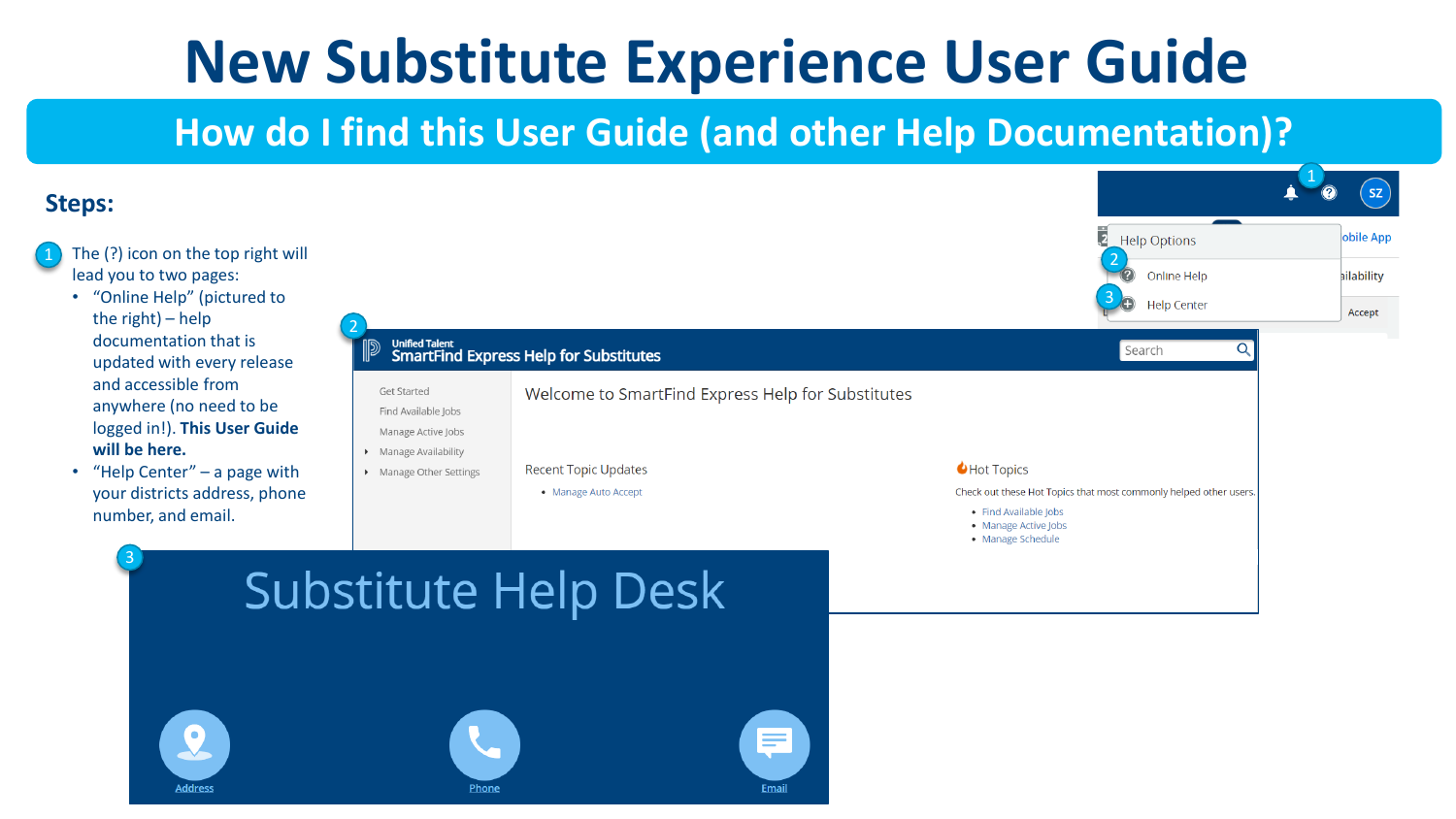### **How do I add unavailability and why should I?**

#### **Steps:**

- Select the "Add Unavailability" button on the top right of your screen, and a modal will pop up.
- Select when you will be available (this is required!).
- Then select the time and duration of your unavailability. If you don't want to receivee communication all day, select "All Day". If you are only unavailable for a short time (i.e., doctor's appointment), you can select "Custom Time"
- If you want to keep receiving communication (calls, texts) from SmartFind Express when you're unavailable, select this checkbox to turn it ON, meaning you will receive communication.

| Available<br>Finished<br>Canceled<br>Unavailable<br>Active |                         |                      | <b>Add Unavailability Date</b>                     |                                                                          | Add Unavailability |                                                                 |
|------------------------------------------------------------|-------------------------|----------------------|----------------------------------------------------|--------------------------------------------------------------------------|--------------------|-----------------------------------------------------------------|
|                                                            | Date                    | Time                 | Duration                                           | <b>Select Date</b>                                                       | tion               | Decline<br>Accept                                               |
| $\overline{\phantom{a}}$                                   | Monday<br>2021/04/26    | 06:30 AM<br>07:00 AM | $\mathcal{P}$<br>$\circ\circ$<br><b>Custom Day</b> | End Date [Required]<br>Start Date [Required]<br>MM/DD/YYYY<br>MM/DD/YYYY | lest Location      | $\odot$<br>$(\pmb{\times})$                                     |
| $\overline{\phantom{a}}$                                   | Tuesday<br>2021/04/27   | 06:30 AM<br>07:00 AM | $\mathcal{P}$<br>$\circ$<br><b>Custom Day</b>      | $\overline{2}$<br>$\frac{1}{28}$<br>$\frac{1}{28}$                       | est Location       | $(\mathbf{x})$<br>$\left($                                      |
| $\overline{\phantom{a}}$                                   | Wednesday<br>2021/04/28 | 06:30 AM<br>07:00 AM | Ø<br>$\circ$ $\circ$<br><b>Custom Day</b>          | <b>Time/Duration</b><br>3                                                | est Location       | $\left( \mathbf{x}\right)$<br>$\left( \bigtriangledown \right)$ |
| $\overline{\mathbf{v}}$                                    | Thursday<br>2021/04/29  | 06:30 AM<br>07:00 AM | $\circ$ $\circ$ $\circ$<br><b>Custom Day</b>       | All Day                                                                  | est Location       | $\circledast$<br>$(\bullet)$                                    |
| *Requested<br>▼                                            | Thursday<br>2021/04/29  | 08:00 AM<br>04:00 PM | $\bullet$ $\circ$ $\circ$<br>Full Day              | <b>Custom Time</b>                                                       | est Location       | $\circledast$<br>$\odot$                                        |
| $\overline{\phantom{a}}$                                   | Friday<br>2021/04/30    | 06:30 AM<br>07:00 AM | Ø<br>$\odot$ (<br>Custom Day                       | <b>Future Calls</b><br>Continue receiving calls during periods of        | est Location       | $\bf{(\hat{x})}$<br>$(\checkmark)$                              |
|                                                            |                         |                      |                                                    | unavailability<br>5<br><b>Save</b><br>Cancel                             |                    |                                                                 |

Select "Save", and your unavailability will be saved!

5

#### **Why Should I Add An Unavailability?**

Adding an Unavailability tells your district that you are unable to work that date or time period. There are many reasons substitutes use unavailability:

- You are going on vacation and want to unplug
- You have a doctor's appointment
- It's your birthday and you need a day off!